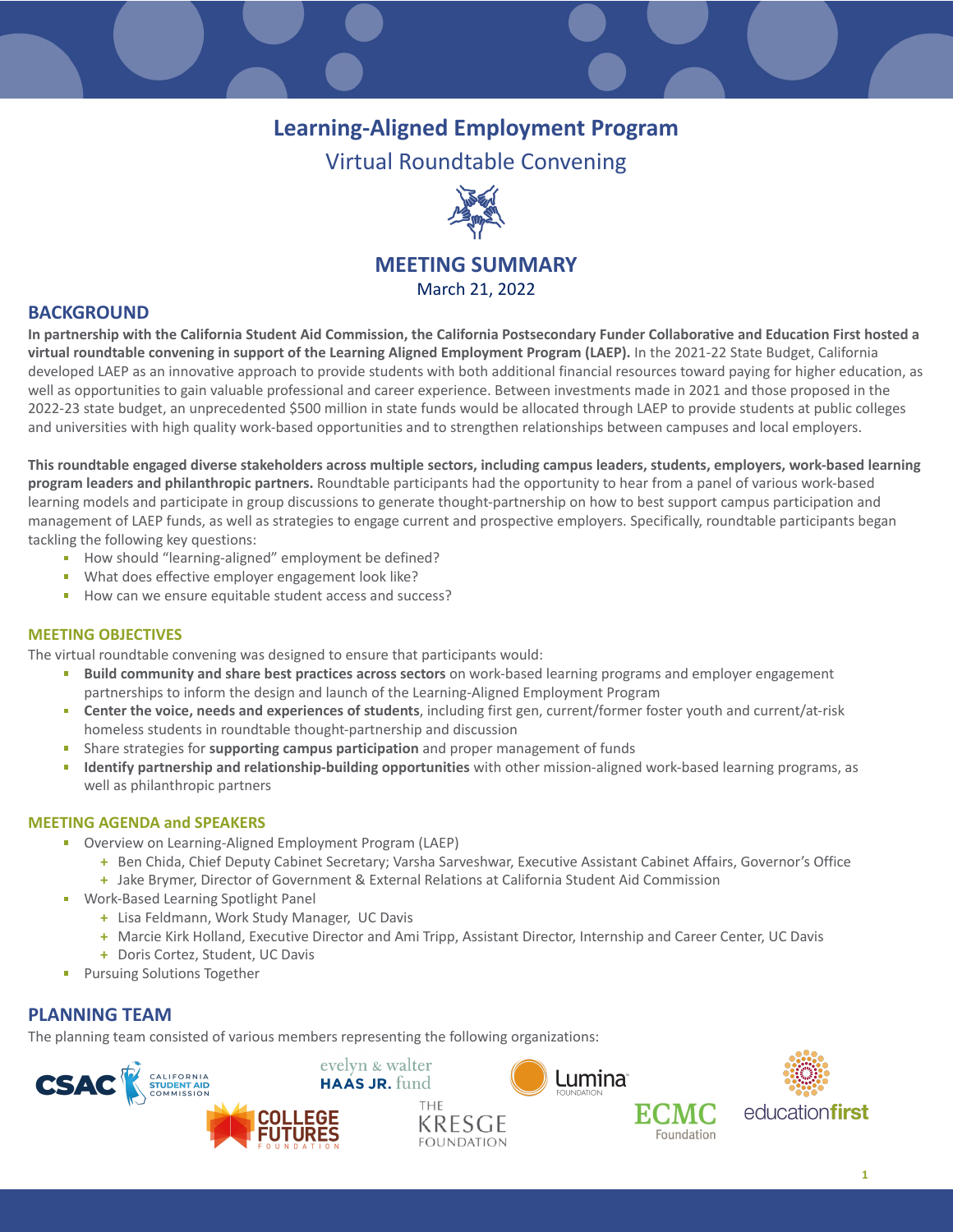#### **PART I: LAEP OVERVIEW AND SEGMENTAL REPRESENTATIVE INSIGHT**

**The California Student Aid Commission (CSAC) kicked off our roundtable convening with an overview on the Learning-Aligned Employment Program (LAEP) including historical framing and the key questions that frame panel and roundtable discussion.**

The Learning-Aligned Employment Program (LAEP) offers eligible students at public colleges and universities the opportunity to earn money to help defray their educational costs while gaining education-aligned, career-related employment. LAEP allows a participating student placement in an educationally beneficial position that relates to the student's area of study, career objective, or the exploration of career objectives. The program includes and emphasizes positions for students with employers that are capable of providing them with full-time employment opportunities after graduation, or opportunities to connect with other employers that are capable of providing them with full-time employment opportunities after graduation, within their areas of study.

Between investments made in 2021 and those proposed in the 2022-23 State Budget, \$500 million in state funds would be allocated for LAEP. Funds will be allocated to institutions based on their proportion of Pell Grant recipients. Funds will be available to participating campuses until June 30, 2031. Institutions may use up to 5% of allocated funds for administrative cost allowance, which puts 95% of allocated funds in the hands of students. For complete and up to date information about LAEP, please visit CSAC's website: [https://www.csac.ca.gov/learning-aligned-employment-program.](https://www.csac.ca.gov/learning-aligned-employment-program)

## **LAEP IN PRACTICE**

The Learning-Aligned Employment Program is designed to meet the needs of both students and employers by:

- **Enhancing the affordability of higher education**, so that students are paid at a comparable rate to that of
- comparable positions within the employing organization;
- **Promoting equity by giving priority to eligible students** who are first-generation college students, current/former foster youth, homeless, or at risk of being homeless;
- **Better aligning higher education with workforce needs** by giving priority to eligible students majoring in a science, technology, engineering, or mathematics (STEM) discipline; and,
- Bridging the gap between college and career, by ensuring that each LAEP position is educationally beneficial or related to a particular career interest or the exploration of career options

Marcie Kirk Holland, Executive Director, UC Davis Internship & Career Center, discussed how UC Davis has worked to implement work-based financial aid programs and make them available to students. UC Davis has collaborated to develop a number of innovative programs to ensure affordable, career-focused options for all students, such as Avenue E for engineering students who transfer and summer internship opportunities for student athletes on scholarship.

*Lisa Feldmann, Work Study Manager, UC Davis***,** discussed how new programs align with existing federal work study programs and how UC Davis is already participating in a similar experimental program with the US Department of Education. That pilot is already up and running, building momentum for California's LAEP. UC Davis works closely with employers to help them navigate the system for payroll, workers compensation and general liability, so that the program can benefit both the student and the employer

*Ami Tripp, Assistant Director, Internship and Career Center, UC Davis*, discussed how UC Davis works to develop relationships with employers, by visiting employer workplaces, walking them through the use of job posting sites. She emphasized how important face to face interaction is especially when working with employers.

*Doris Cortez, student at UC Davis*, shared her experience as a first generation student transitioning from high school into college and the benefits of her internship. She reflected on how it opened up possibilities she had never imagined and how students benefit from new networks, support for career exploration and paid internships.

**Participants shared additional clarifying questions in our communal [Jamboard.](https://jamboard.google.com/d/1jklGpI90XwiYU-Py6uJOVAyj84iqd0kSWTs0ERNtojM/viewer?f=0) Questions and reflections include:**

- How will jobs be vetted to ensure the work will be "learning aligned" and also have good working conditions for students?
- **•** How will institutions develop the capacity to manage these programs?
- How is this program coordinating with other similar programs?
- ▪ How will LAEP and participating colleges provide the wraparound support that is necessary for students to be successful?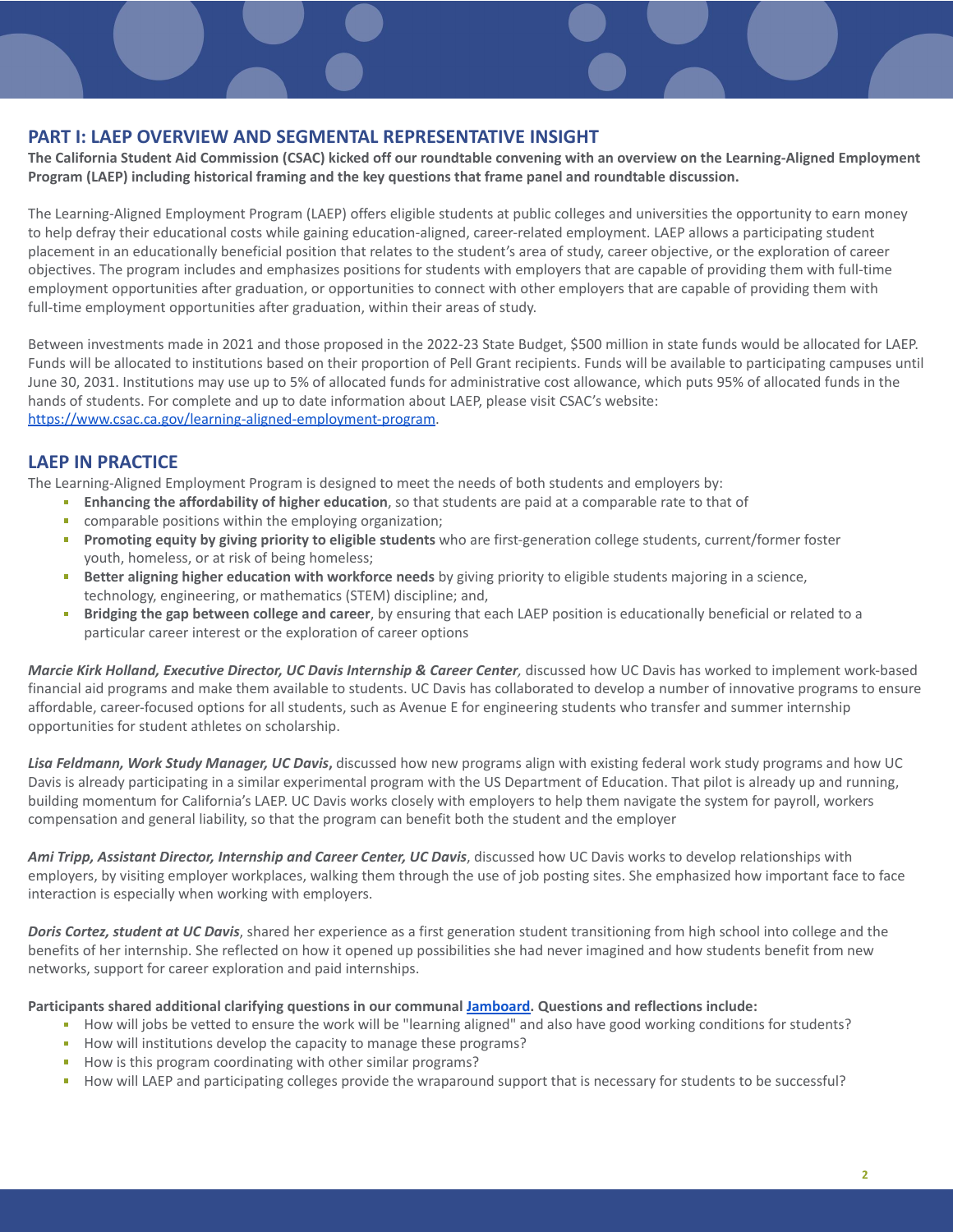## **PART II: WORK-BASED LEARNING SPOTLIGHT PANEL**

**The roundtable featured two partner models, Year Up and Growth Sector, as examples of successful work-based programs in supporting the students CSAC wants to serve and addressing the questions it wants to explore** – defining "learning-aligned" employment, effective employer engagement and student success and equity. Panel representatives included program leaders, current student participants and/or program alums and partner employers.



Year Up's mission is to close the Opportunity Divide by ensuring that young adults gain the skills, experiences, and support that will empower them to reach their potential through careers and higher education. Panelists: Elainea Goods, Director of Corporate Engagement; Duane Reid, Regional Director of Program; Andrew Alcaraz, IT Client Engineer, Snap. <https://www.yearup.org/>



Growth Sector reimagines the pathway to careers in STEM. Together with educational partners and industry leaders like NASA, Lawrence Livermore National Lab, Lockheed Martin, and others, we make success in STEM accessible for all. Panelists: David Gruber, Director; Caz Pereira, Director; Beth McCormick, Director Strategic Workforce Development, Lawrence Livermore National Laboratory; John Clifford Ruiz, Lawrence Livermore National Laboratory. <https://www.growthsector.org/>

#### *Select quotes from panel representatives:*



#### **PROGRAM LEADER PERSPECTIVE**

- Students need the work experience, business/STEM identity and the financial support to go on to a BS degree or full-time employment
- Training and contextualized coursework provides students real world applications that ensure their success in internships
- We hold students to high expectations, but want to be sure our support and service is equally high
- **●** Important to know what the needs of both students and employers to align student interests, skills and ambitions with employer expectations
- We are focused on restructuring the community college experience for those students who lack STEM identify and math skills, are part time and may not be able to afford the academic commitment needed for a career in STEM



 $\left| \frac{1}{n} \right|$ 

#### **PARTICIPANT/ALUM PERSPECTIVE**

- The full range of support academic, social and physical was critical to success
- All skills taught in the program were fundamentals. I am taking control of my professional life
- Before this, I was scared and it was intimidating. This made it possible
- This experience is too good to be true. It's not a catch. It's not fake. I am very grateful
- What skills did I learn? Communication skills, job skills and that anything is possible

#### **EMPLOYER PERSPECTIVE**

- As soon as we saw what the students could contribute, no more funding was needed
- <sup>~</sup>••• ••• The barrier is that people don't want to try out folks without a high GPA and I'm excited to take on these barriers as an employer
	- These programs supports employers ongoing workforce efforts to increase diversity and be more inclusive
	- One semester isn't enough and longer term support is critical
	- LAEP is wonderful, but to administer well, we are looking at partners to provide infrastructure. That's where philanthropy can step in